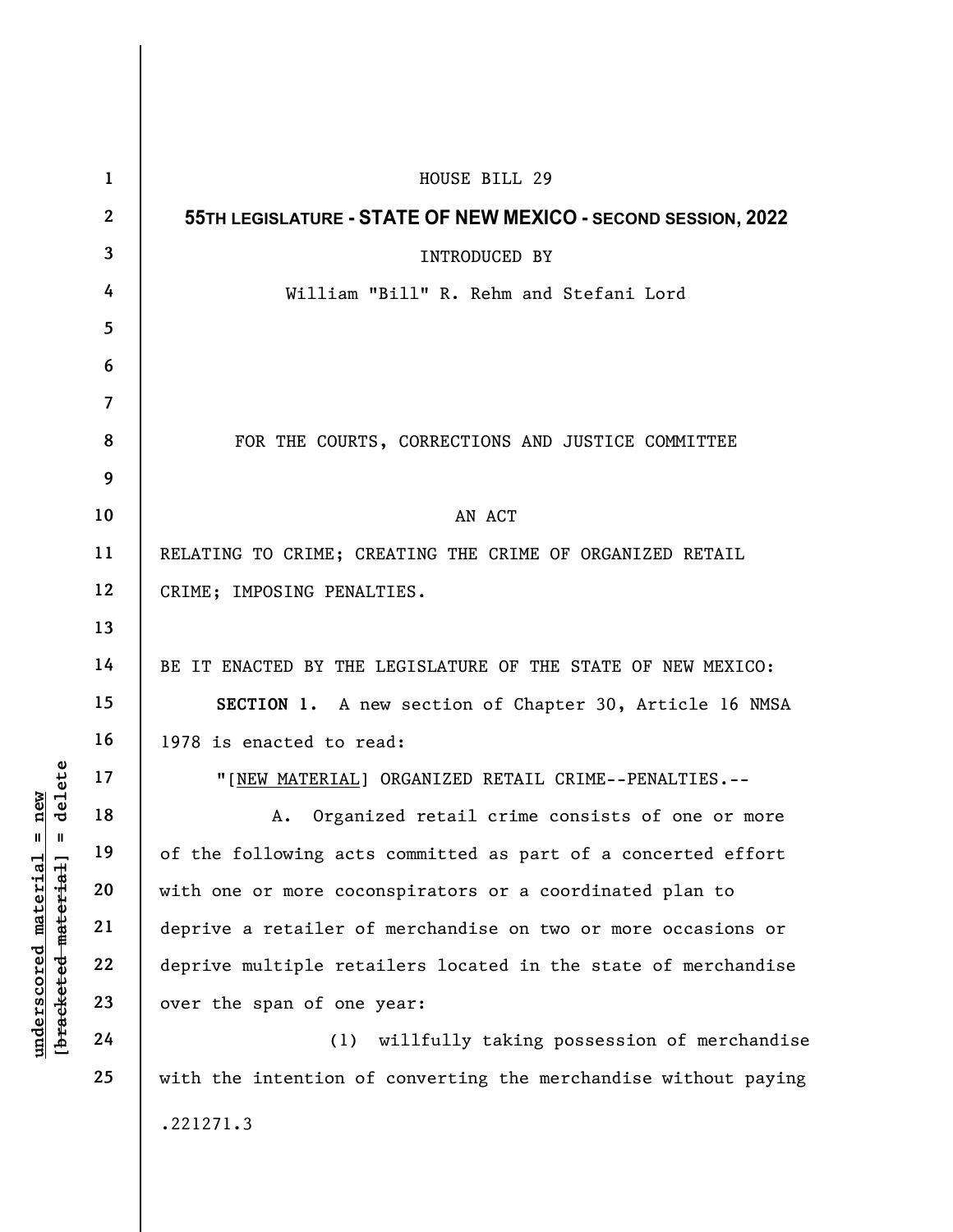1 for the merchandise;

2 3 4 (2) willfully concealing merchandise with the intention of converting the merchandise without paying for the merchandise;

5 6 7 8 (3) willfully altering a label, price tag or marking upon merchandise with the intention of depriving the retailer of all or some part of the value of the merchandise; or

9 10 11 12 (4) willfully transferring merchandise from the container in or on which the merchandise is displayed to another container with the intention of depriving the retailer of all or some part of the value of the merchandise.

B. Whoever commits organized retail crime when the aggregated value of the merchandise taken, concealed, altered or transferred is two hundred fifty dollars (\$250) or less is guilty of a petty misdemeanor.

UN DEN 17<br>
UN DEN 18<br>
UN DEN 19<br>
UN DEN 19<br>
UN DEN 19<br>
UN DEN 19<br>
UN DEN 19<br>
UN DEN 19<br>
UN DEN 19<br>
UN DEN 19<br>
UN DEN 19<br>
UN DEN 19<br>
UN DEN 19<br>
UN DEN 19<br>
UN DEN 19<br>
UN DEN 19<br>
UN DEN 19<br>
UN DEN 19<br>
UN DEN 19<br>
UN DEN 19<br>
UN C. Whoever commits organized retail crime when the aggregated value of the merchandise taken, concealed, altered or transferred is over two hundred fifty dollars (\$250) but not more than five hundred dollars (\$500) is guilty of a misdemeanor.

D. Whoever commits organized retail crime when the aggregated value of the merchandise taken, concealed, altered or transferred is over five hundred dollars (\$500) but not more than two thousand five hundred dollars (\$2,500) is guilty of a .221271.3  $- 2 -$ 

13

14

15

16

17

18

19

20

21

22

23

24

25